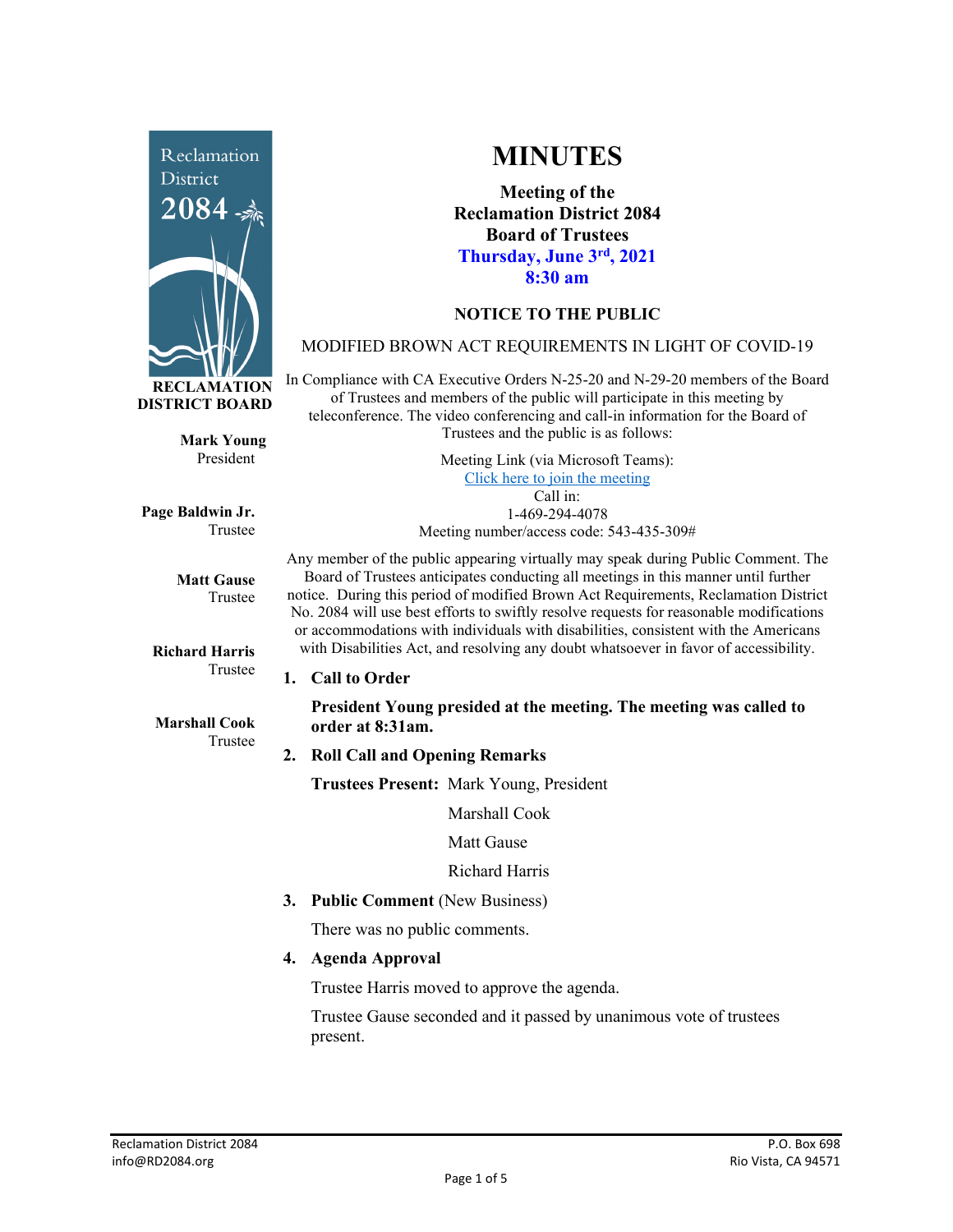AYES: Young, Cook, Gause, Harris NOES: (None) ABSTAIN: (None)

RECUSE: (None)

- **5. Consent Items** (Action Item)
	- a. Approval of Meeting Minutes
		- 1. May  $6^{th}$ , 2021

Enclosure 1: Agenda Item 5.a - Meeting Minutes

b. Consider authorizing the President to pay LEJPA invoices per funds disbursement policy.

Enclosure 2: Agenda Item 5.b – LEJPA May 2021 Expenditures

Trustee Harris moved to approve consent items.

Trustee Gause seconded and it passed by unanimous vote of trustees present.

AYES: Young, Cook, Gause, Harris

NOES: (None)

ABSTAIN: (None)

RECUSE: (None)

- **6. Board Items** (Action item unless otherwise noted)
	- a. District Website Update (Informational Only)

District Staff Baker shared that the District website is officially live; but, the District email address is not yet active. Any questions can be directed to the District Secretary at the ltran@westervelt.com.

b. Consider authorizing the Board President to execute Amendment No. 3 with Larsen Wurzel & Associates to extend District staffing services through Fiscal Year 2021/2022.

Trustee Harris moved to authorize the President to execute Amendment No.3 with Larsen Wurzel & Associates.

Trustee Gause seconded and it passed by unanimous vote of trustees present.

AYES: Young, Cook, Gause, Harris

NOES: (None)

ABSTAIN: (None)

RECUSE: (None)

**7. Operations and Maintenance Update** (Informational/Action Item)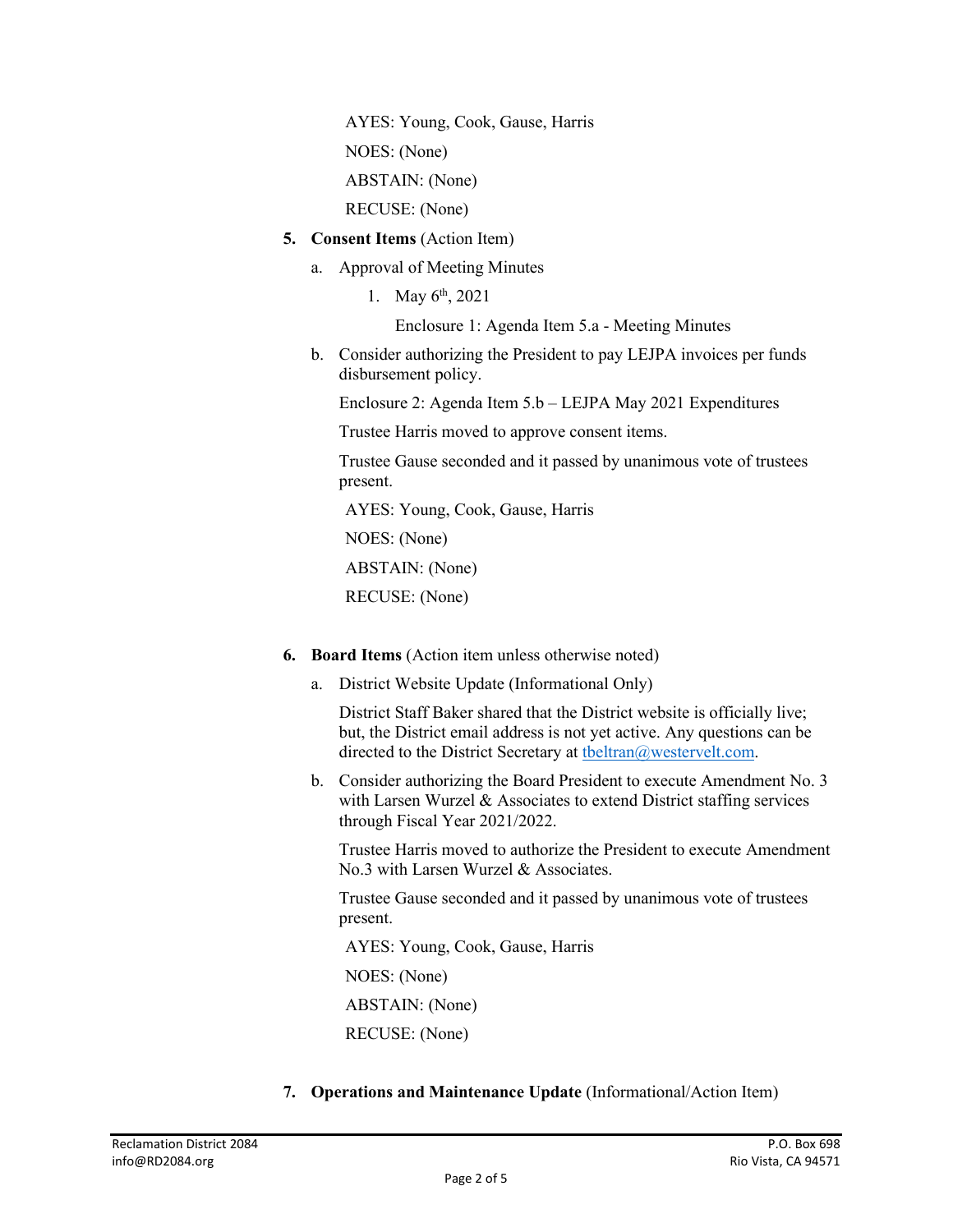a. Update from MBK Engineers

Enclosure 3: Agenda Item 7.a. – June 2021 Engineer's Report

Engineer Moncrief provided an update of District maintenance as well as ongoing activities in the Delta. He is coordinating with Warren Gomes to schedule times to address the seven sites requiring maintenance, pending execution of the contract (Item 7.b). Engineer Moncrief will also reevaluate the all-weather road areas for potential improvements.

Per the agreement with CDFW, waterside application of herbicide can begin on July 1<sup>st</sup>.

On a regional note, Engineer Moncrief shared that DWR has entered into an emergency contract to install the False River barrier.

b. Consider authorizing the Board President to execute the contract with Warren E. Gomes Excavation, Inc. for minor erosion and anomaly repairs.

Enclosure 4: Agenda Item 7.b – Contract with Warren E. Gomes Excavation, Inc.

Trustee Gause moved to authorize President Young to execute the contract with Warren E. Gomes Excavation, Inc.

Trustee Cook seconded and it passed by unanimous vote of trustees present.

AYES: Young, Cook, Gause, Harris

NOES: (None)

ABSTAIN: (None)

RECUSE: (None)

- c. Ongoing Maintenance Items
- d. Five Year Plan update

The Five Year Plan is not quite ready to share. Aiming to share at the July meeting. The deadline for submission to DWR is December  $31<sup>st</sup>$ , 2021.

- **8. Financial Management** (Informational/Action Item)
	- a. Invoicing

Enclosure 5: Agenda Item 8.a – May Financial Manager's Report

Financial Manager Brown covered the District financials. It is the time of the year for renewing dues and subscriptions and paying liability insurance. Board Member compensation requests are due June 18<sup>th</sup>, 2021.

b. Consider approving Resolution No. 8 to adopt the Fiscal Year 2021/2022 Budget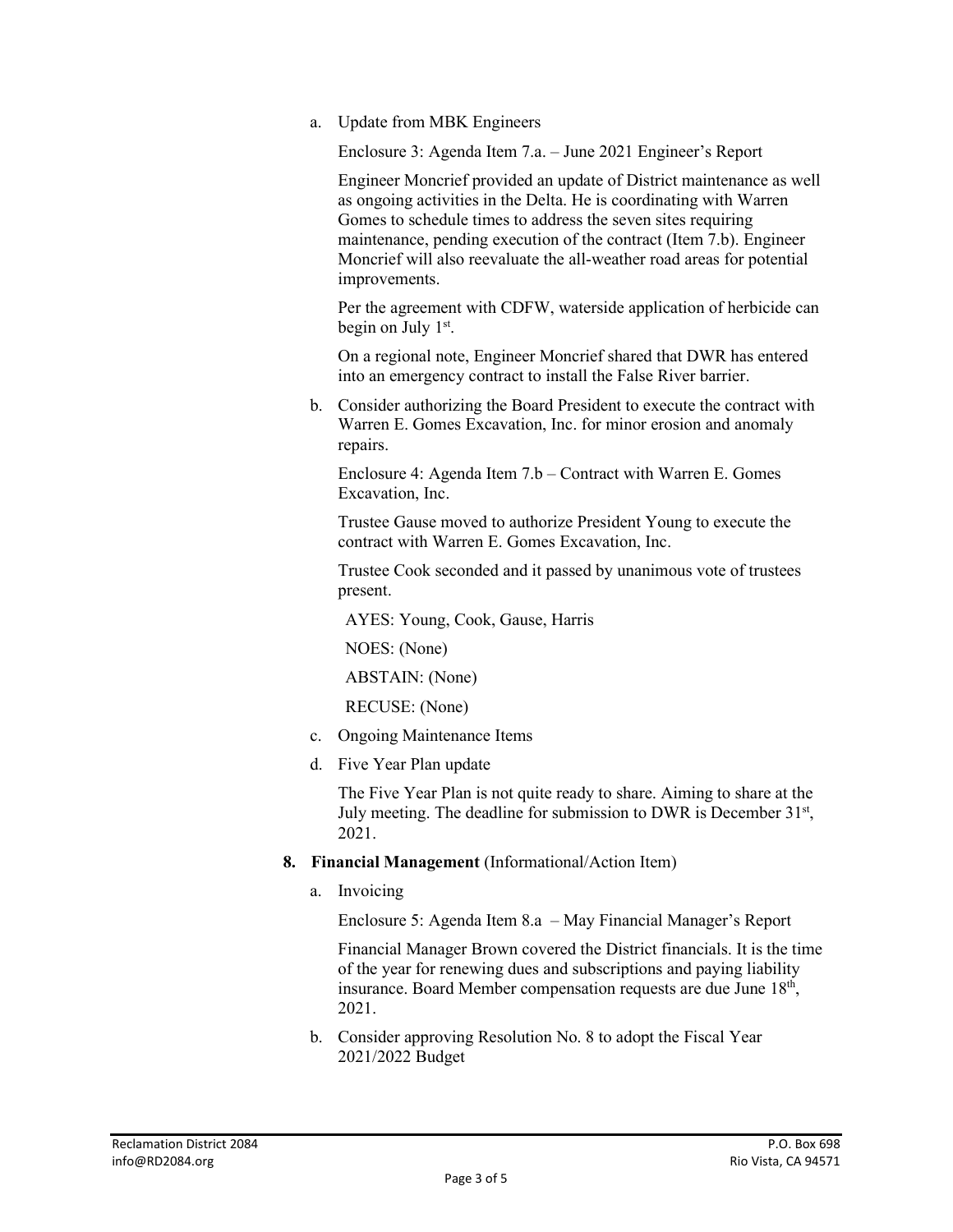Enclosure 6: Agenda Item 8.b.1 – Resolution No. 2020/21-08 Adopting Fiscal Year 2021/2022 Budget

Enclosure 7: Agenda Item 8.b.2 – Proposed FY 2021/2022 Budget

Trustee Harris moved to approve Resolution No. 2020/21-08 adopting the Fiscal Year 2021/2022 Budget.

Trustee Gause seconded and it passed by unanimous vote of trustees present.

AYES: Young, Cook, Gause, Harris

NOES: (None)

ABSTAIN: (None)

RECUSE: (None)

**9. Little Egbert Project Update** (Informational Only)

Manager Nagy shared four key updates on the Little Egbert Multi-Benefit Project (LEMBP).

- 1) The CNRA grant agreement is almost fully executed. The Agency agreed to a period of performance starting on April  $1<sup>st</sup>$ , 2021 and agreed to advance funding.
- 2) The LEMBP has been identified for a Systemwide Flood Risk Reduction (SWFRR) grant, and specifically is identified for just over \$7 million in the Governor's Budget Revise. LEJPA staff and DWR are in discussion on scoping the SWFRR grant.
- 3) In addition to the \$7 million already identified, the JPA lobbyist is engaging with legislators to identify other sources of potential funding for the LEMBP.
- 4) LEJPA staff reached out to the City of Rio Vista about the potential to team on addressing the Mellin Levee or other shared flood infrastructure. The City and LEJPA have agreed to send a request to Solano County for a portion of the funding from the settlement from DWR. President Young suggested the District could offer a letter of support for this partnership. Manager Nagy thought that was a good idea.

## **10. Other Reports** (Informational Only)

a. Trustee Report(s)

Trustee Harris: The Junior Budget should be negotiated and approved by September. In the meantime, the LEJPA lobbyists are working to secure additional funding. The LEJPA website is live! Trustee Harris said he appreciated staffs' quick work on this matter. He sees the partnership with the City of Rio Vista as a real opportunity for LEJPA, the Project, and the City. He also informed the Board that he and the LEJPA staff will be meeting with SCWA on Friday to discuss potential partnership opportunities.